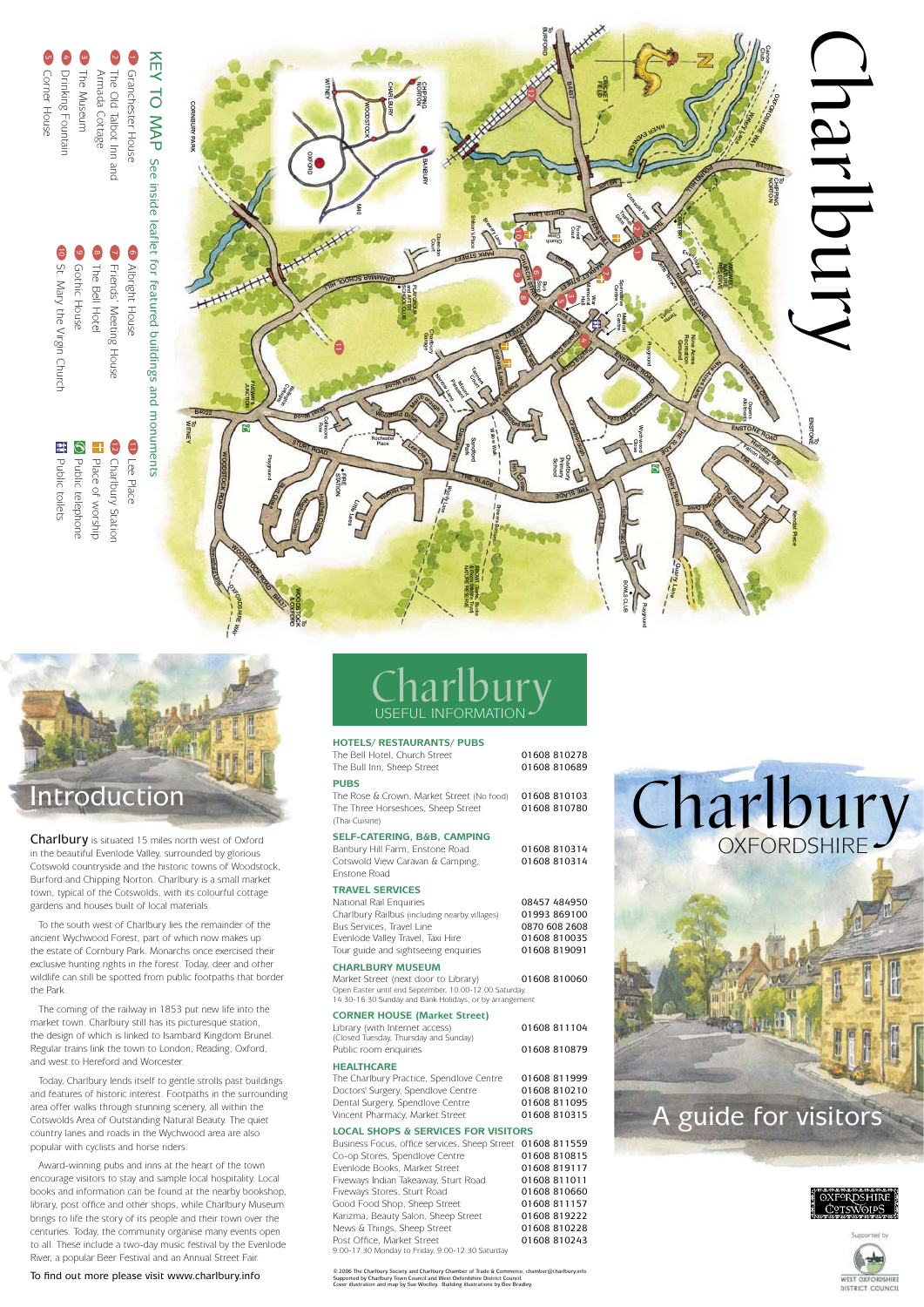# Charlbury



To<br>ENSTONE

#### KEY TO MAP See inside leaflet for featured buildings and monuments

- **D** Granchester House 4 Drinking Fountain **3** The Museum **2** The Old Talbot Inn and Armada Cottage
- **5** Corner House
- **6** Albright House
- 2 The Old Talbot Inn and **2 12 Friends' Meeting House** 12
	- 8 The Bell Hotel
	- 9 Gothic House
	- **10** St. Mary the Virgin Church
- **11** Lee Place
- <sup>2</sup> Charlbury Station
- $\blacksquare$  Place of worship
- <sup>*©*</sup> Public telephone
- **精** Public toilets